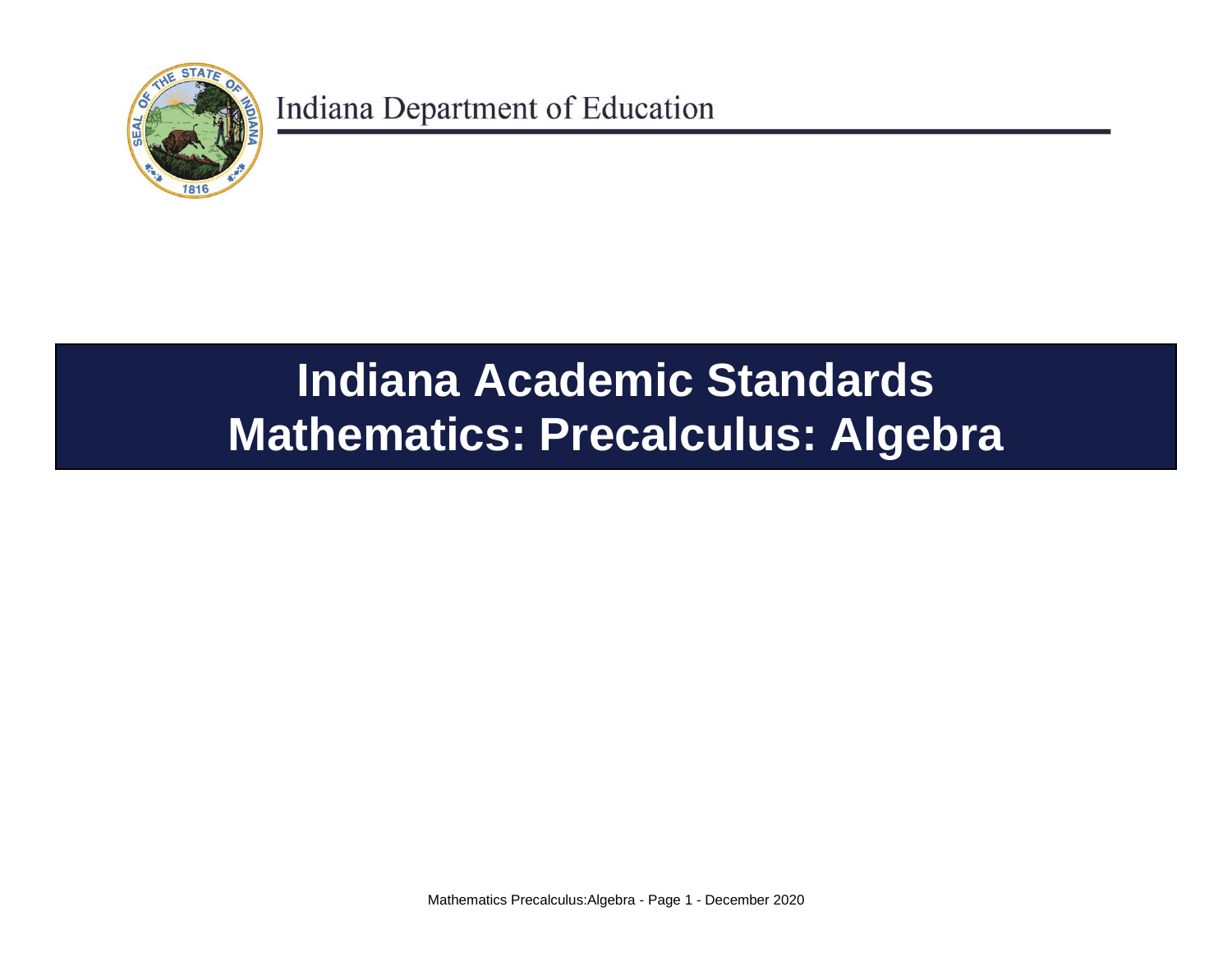

## Indiana Department of Education

#### **Introduction**

The Indiana Academic Standards for Mathematics are the result of a process designed to identify, evaluate, synthesize, and create the most high-quality, rigorous standards for Indiana students. The standards are designed to ensure that all Indiana students, upon graduation, are prepared for both college and career opportunities. In alignment with Indiana's Every Student Succeeds Act (ESSA) plan, the academic standards reflect the core belief that all students can achieve at a high level.

#### **What are the Indiana Academic Standards?**

The Indiana Academic Standards are designed to help educators, parents, students, and community members understand what students need to know and be able to do at each grade level, and within each content strand, in order to exit high school college and career ready. The academic standards should form the basis for strong Tier 1 instruction at each grade level and for each content area for all students, in alignment with Indiana's vision for Multi-Tiered Systems of Supports (MTSS). While the standards have identified the academic content or skills that Indiana students need to be prepared for both college and career, they are not an exhaustive list. Students require a wide range of physical, social, and emotional support to be successful. This leads to a second core belief outlined in Indiana's ESSA plan that learning requires an emphasis on the whole child.

While the standards may be used as the basis for curriculum, the Indiana Academic Standards are not a curriculum. Curricular tools, including textbooks, are selected by the district/school and adopted through the local school board. However, a strong standards-based approach to instruction is encouraged, as most curricula will not align perfectly with the Indiana Academic Standards. Additionally, attention should be given at the district and school-level to the instructional sequence of the standards as well as to the length of time needed to teach each standard. Every standard has a unique place in the continuum of learning omitting one will certainly create gaps - but each standard will not require the same amount of time and attention. A deep understanding of the vertical articulation of the standards will enable educators to make the best instructional decisions. The Indiana Academic Standards must also be complemented by robust, evidencebased instructional practices, geared to the development of the whole child. By utilizing well-chosen instructional practices, social-emotional competencies and employability skills can be developed in conjunction with the content standards.

#### **Acknowledgments**

The Indiana Academic Standards have been developed through the time, dedication, and expertise of Indiana's K-12 teachers, higher education professors, and other representatives. The Indiana Department of Education (IDOE) acknowledges the committee members who dedicated many hours to the review and evaluation of these standards designed to prepare Indiana students for college and careers.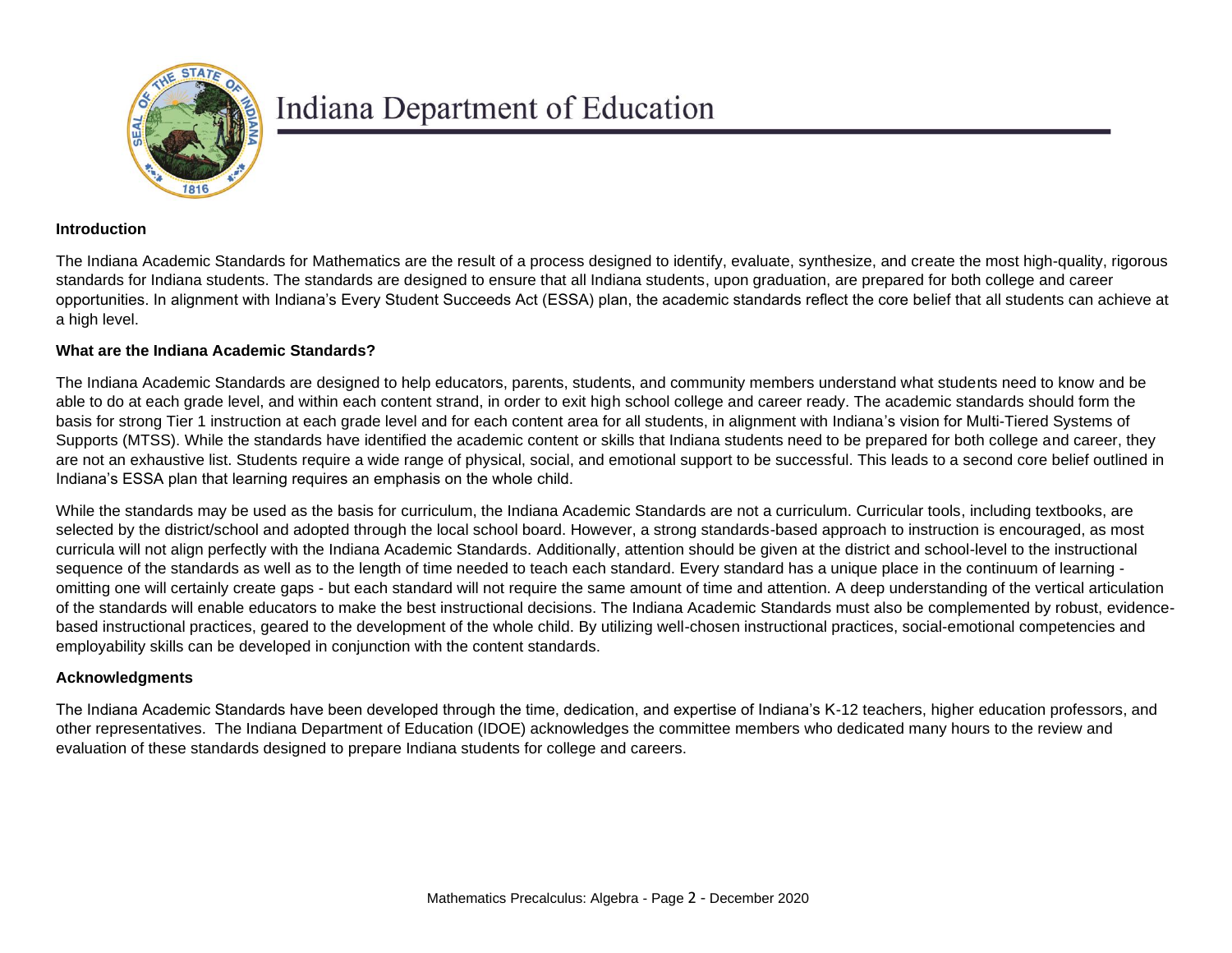

### *PROCESS STANDARDS FOR MATHEMATICS*

The Process Standards demonstrate the ways in which students should develop conceptual understanding of mathematical content, and the ways in which students should synthesize and apply mathematical skills.

| <b>PROCESS STANDARDS FOR MATHEMATICS</b>                             |                                                                                                                                                                                                                                                                                                                                                                                                                                                                                                                                                                                                                                                                                                                                                                                                                                                                                                                                                                                                                                                                             |
|----------------------------------------------------------------------|-----------------------------------------------------------------------------------------------------------------------------------------------------------------------------------------------------------------------------------------------------------------------------------------------------------------------------------------------------------------------------------------------------------------------------------------------------------------------------------------------------------------------------------------------------------------------------------------------------------------------------------------------------------------------------------------------------------------------------------------------------------------------------------------------------------------------------------------------------------------------------------------------------------------------------------------------------------------------------------------------------------------------------------------------------------------------------|
| PS.1: Make sense of<br>problems and<br>persevere in solving<br>them. | Mathematically proficient students start by explaining to themselves the meaning of a problem and<br>looking for entry points to its solution. They analyze givens, constraints, relationships, and goals. They<br>make conjectures about the form and meaning of the solution and plan a solution pathway, rather than<br>simply jumping into a solution attempt. They consider analogous problems and try special cases and<br>simpler forms of the original problem in order to gain insight into its solution. They monitor and evaluate<br>their progress and change course if necessary. Mathematically proficient students check their answers to<br>problems using a different method, and they continually ask themselves, "Does this make sense?" and "Is<br>my answer reasonable?" They understand the approaches of others to solving complex problems and<br>identify correspondences between different approaches. Mathematically proficient students understand<br>how mathematical ideas interconnect and build on one another to produce a coherent whole. |
| <b>PS.2: Reason abstractly</b><br>and quantitatively.                | Mathematically proficient students make sense of quantities and their relationships in problem situations.<br>They bring two complementary abilities to bear on problems involving quantitative relationships: the ability<br>to decontextualize—to abstract a given situation and represent it symbolically and manipulate the<br>representing symbols as if they have a life of their own, without necessarily attending to their referents—<br>and the ability to contextualize, to pause as needed during the manipulation process in order to probe into<br>the referents for the symbols involved. Quantitative reasoning entails habits of creating a coherent<br>representation of the problem at hand; considering the units involved; attending to the meaning of<br>quantities, not just how to compute them; and knowing and flexibly using different properties of operations<br>and objects.                                                                                                                                                                  |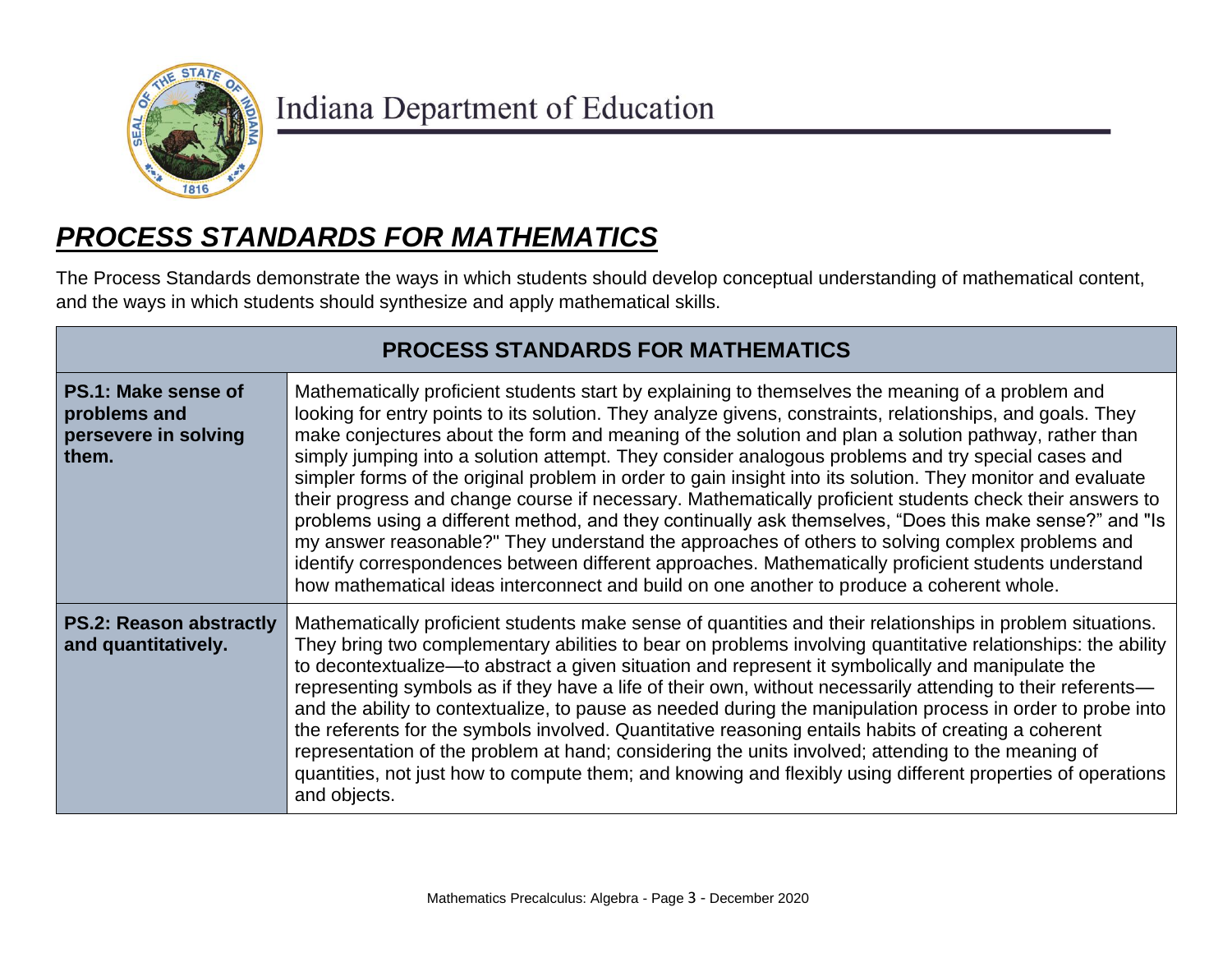

| <b>PS.3: Construct viable</b><br>arguments and critique<br>the reasoning of others. | Mathematically proficient students understand and use stated assumptions, definitions, and previously<br>established results in constructing arguments. They make conjectures and build a logical progression of<br>statements to explore the truth of their conjectures. They analyze situations by breaking them into cases<br>and recognize and use counterexamples. They organize their mathematical thinking, justify their<br>conclusions and communicate them to others, and respond to the arguments of others. They reason<br>inductively about data, making plausible arguments that take into account the context from which the data<br>arose. Mathematically proficient students are also able to compare the effectiveness of two plausible<br>arguments, distinguish correct logic or reasoning from that which is flawed, and—if there is a flaw in an<br>argument—explain what it is. They justify whether a given statement is true always, sometimes, or never.<br>Mathematically proficient students participate and collaborate in a mathematics community. They listen to<br>or read the arguments of others, decide whether they make sense, and ask useful questions to clarify or<br>improve the arguments. |
|-------------------------------------------------------------------------------------|--------------------------------------------------------------------------------------------------------------------------------------------------------------------------------------------------------------------------------------------------------------------------------------------------------------------------------------------------------------------------------------------------------------------------------------------------------------------------------------------------------------------------------------------------------------------------------------------------------------------------------------------------------------------------------------------------------------------------------------------------------------------------------------------------------------------------------------------------------------------------------------------------------------------------------------------------------------------------------------------------------------------------------------------------------------------------------------------------------------------------------------------------------------------------------------------------------------------------------------|
| <b>PS.4: Model with</b><br>mathematics.                                             | Mathematically proficient students apply the mathematics they know to solve problems arising in<br>everyday life, society, and the workplace using a variety of appropriate strategies. They create and use a<br>variety of representations to solve problems and to organize and communicate mathematical ideas.<br>Mathematically proficient students apply what they know and are comfortable making assumptions and<br>approximations to simplify a complicated situation, realizing that these may need revision later. They are<br>able to identify important quantities in a practical situation and map their relationships using such tools as<br>diagrams, two-way tables, graphs, flowcharts and formulas. They analyze those relationships<br>mathematically to draw conclusions. They routinely interpret their mathematical results in the context of<br>the situation and reflect on whether the results make sense, possibly improving the model if it has not<br>served its purpose.                                                                                                                                                                                                                                |
| <b>PS.5: Use appropriate</b><br>tools strategically.                                | Mathematically proficient students consider the available tools when solving a mathematical problem.<br>These tools might include pencil and paper, models, a ruler, a protractor, a calculator, a spreadsheet, a<br>computer algebra system, a statistical package, or dynamic geometry software. Mathematically proficient<br>students are sufficiently familiar with tools appropriate for their grade or course to make sound decisions<br>about when each of these tools might be helpful, recognizing both the insight to be gained and their                                                                                                                                                                                                                                                                                                                                                                                                                                                                                                                                                                                                                                                                                  |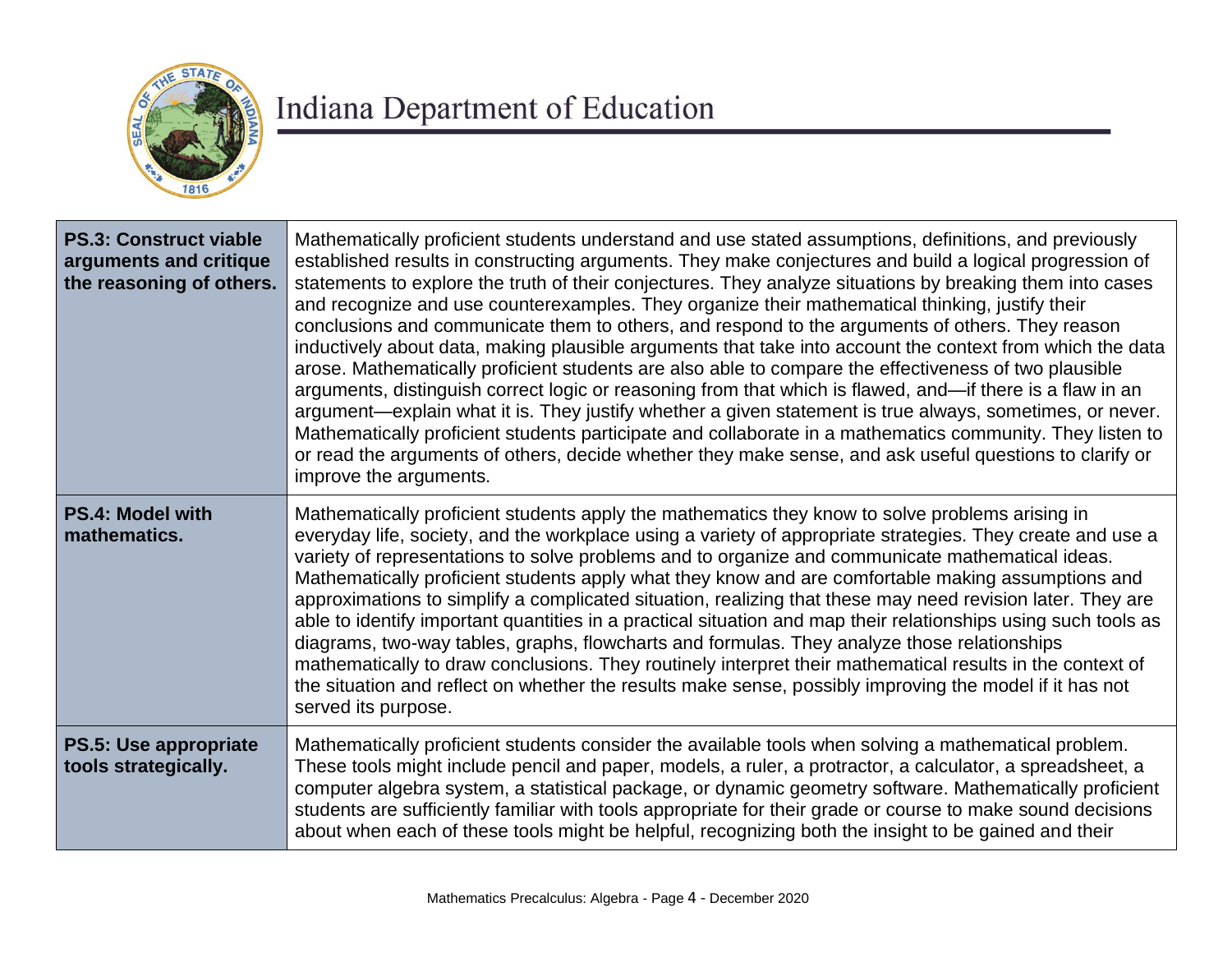

|                                                                    | limitations. Mathematically proficient students identify relevant external mathematical resources, such as<br>digital content, and use them to pose or solve problems. They use technological tools to explore and<br>deepen their understanding of concepts and to support the development of learning mathematics. They<br>use technology to contribute to concept development, simulation, representation, reasoning,<br>communication and problem solving.                                                                                                                                                                                                                                                                                                     |
|--------------------------------------------------------------------|--------------------------------------------------------------------------------------------------------------------------------------------------------------------------------------------------------------------------------------------------------------------------------------------------------------------------------------------------------------------------------------------------------------------------------------------------------------------------------------------------------------------------------------------------------------------------------------------------------------------------------------------------------------------------------------------------------------------------------------------------------------------|
| <b>PS.6: Attend to</b><br>precision.                               | Mathematically proficient students communicate precisely to others. They use clear definitions, including<br>correct mathematical language, in discussion with others and in their own reasoning. They state the<br>meaning of the symbols they choose, including using the equal sign consistently and appropriately. They<br>express solutions clearly and logically by using the appropriate mathematical terms and notation. They<br>specify units of measure and label axes to clarify the correspondence with quantities in a problem. They<br>calculate accurately and efficiently and check the validity of their results in the context of the problem.<br>They express numerical answers with a degree of precision appropriate for the problem context. |
| PS.7: Look for and<br>make use of structure.                       | Mathematically proficient students look closely to discern a pattern or structure. They step back for an<br>overview and shift perspective. They recognize and use properties of operations and equality. They<br>organize and classify geometric shapes based on their attributes. They see expressions, equations, and<br>geometric figures as single objects or as being composed of several objects.                                                                                                                                                                                                                                                                                                                                                           |
| PS.8: Look for and<br>express regularity in<br>repeated reasoning. | Mathematically proficient students notice if calculations are repeated and look for general methods and<br>shortcuts. They notice regularity in mathematical problems and their work to create a rule or formula.<br>Mathematically proficient students maintain oversight of the process, while attending to the details as they<br>solve a problem. They continually evaluate the reasonableness of their intermediate results.                                                                                                                                                                                                                                                                                                                                  |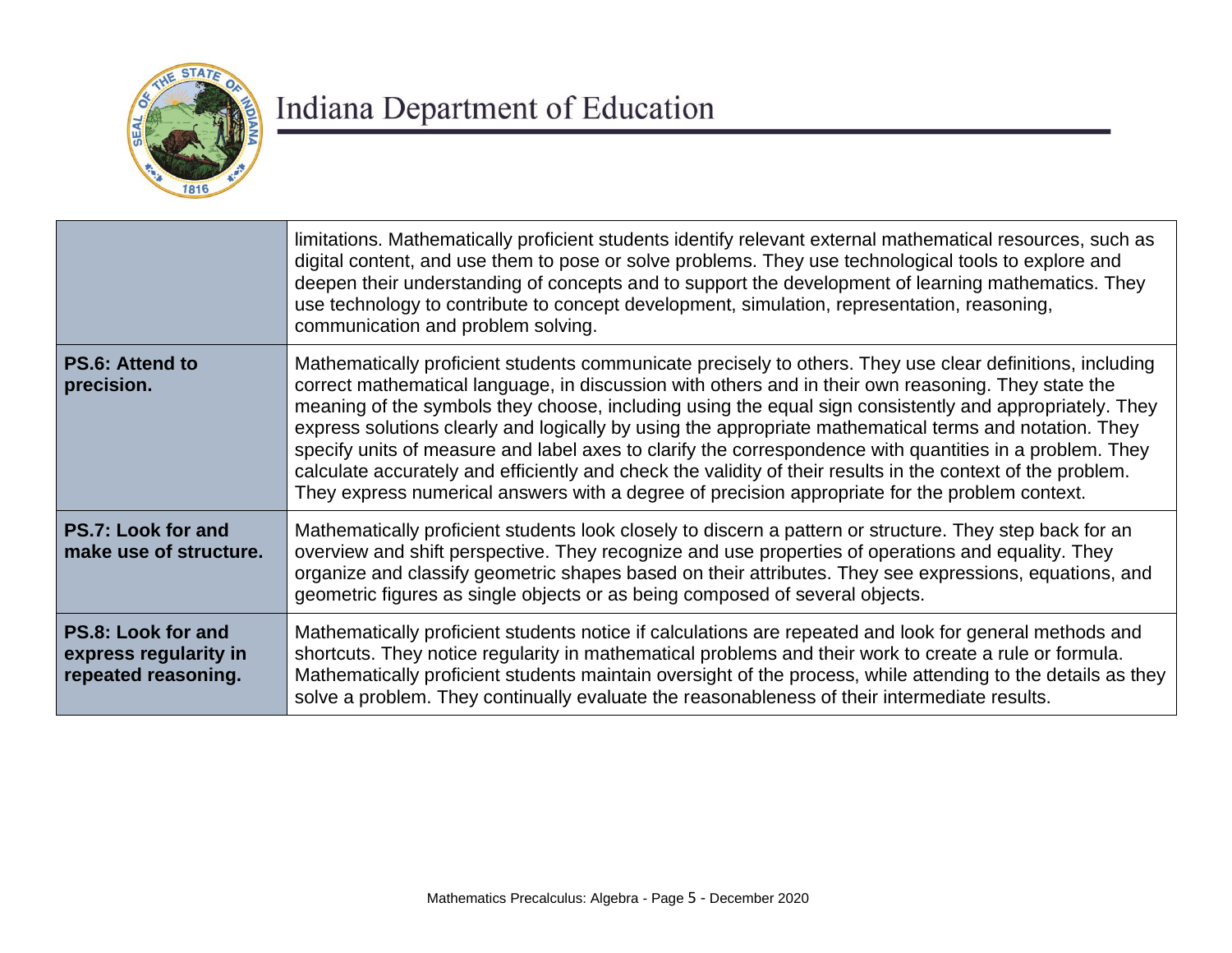

### **MATHEMATICS: Precalculus: Algebra**

| <b>Functions</b> |                                                                                                                                                                                                                                                                                                                                                                                                                                       |
|------------------|---------------------------------------------------------------------------------------------------------------------------------------------------------------------------------------------------------------------------------------------------------------------------------------------------------------------------------------------------------------------------------------------------------------------------------------|
| <b>PC.F.1</b>    | For a function that models a relationship between two quantities, interpret key features of graphs and tables in terms of<br>the quantities, and sketch graphs showing key features given a verbal description of the relationship. Key features<br>include: intercepts; intervals where the function is increasing, decreasing, positive, or negative; relative maximums and<br>minimums; symmetries; end behavior; and periodicity. |
| <b>PC.F.2</b>    | Find linear models by using median fit and least squares regression methods, making use of technology. Decide which<br>among several linear models gives a better fit. Interpret the slope and intercept in terms of the original context.                                                                                                                                                                                            |
| <b>PC.F.3</b>    | Compose functions and find the domain of composite functions.                                                                                                                                                                                                                                                                                                                                                                         |
| <b>PC.F.4</b>    | Determine if a graph or table has an inverse, and justify if the inverse is a function, relation, or neither. Identify the<br>values of an inverse function/relation from a graph or a table, given that the function has an inverse. Derive the inverse<br>equation from the values of the inverse.                                                                                                                                  |
| <b>PC.F.5</b>    | Produce an invertible function from a non-invertible function by restricting the domain.                                                                                                                                                                                                                                                                                                                                              |
| <b>PC.F.6</b>    | Recognize even and odd functions from their graphs and algebraic expressions.                                                                                                                                                                                                                                                                                                                                                         |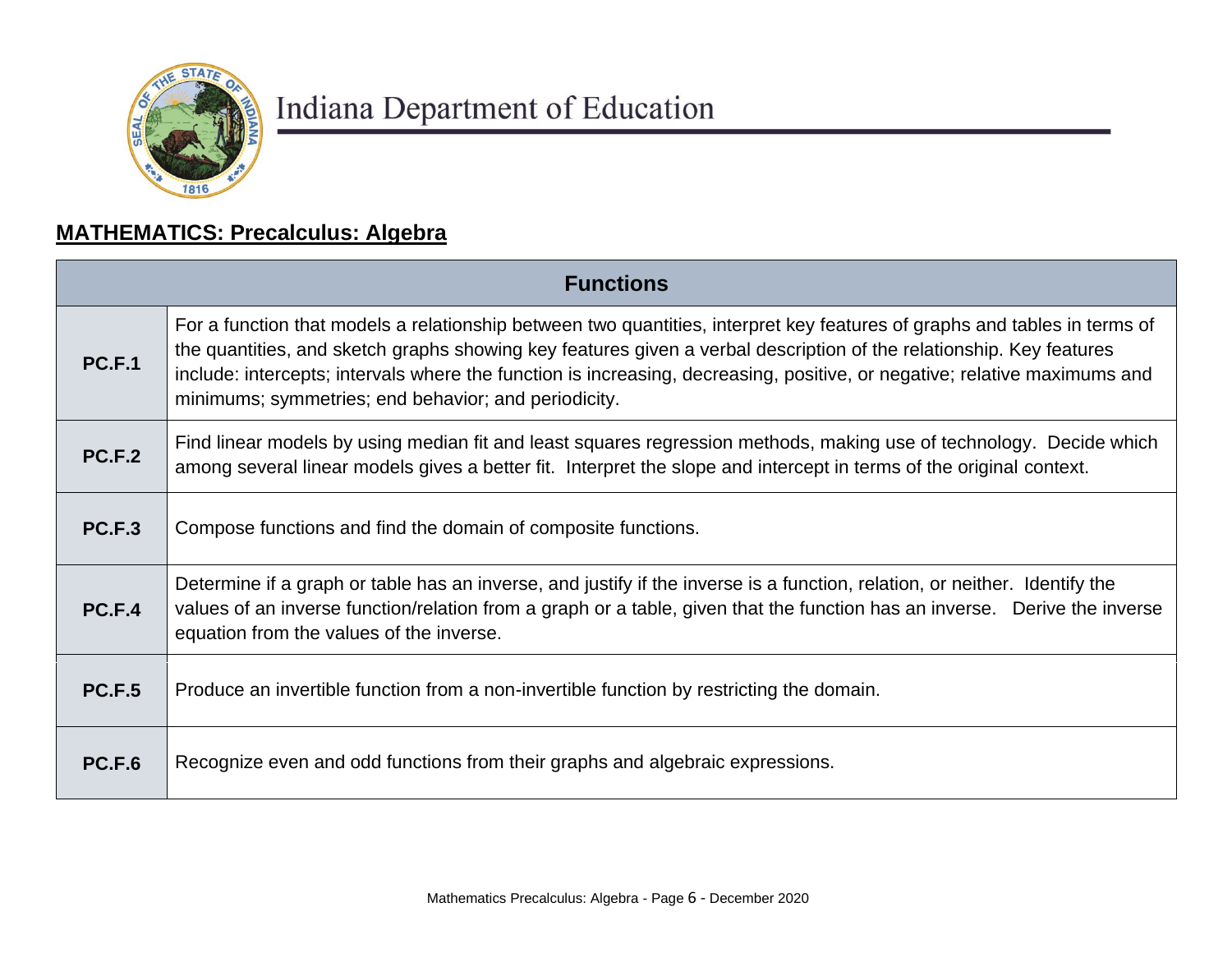

| <b>Quadratic, Polynomial and Rational Equations and Functions</b> |                                                                                                                                                                                                       |
|-------------------------------------------------------------------|-------------------------------------------------------------------------------------------------------------------------------------------------------------------------------------------------------|
| PC.QPR.1                                                          | Use the method of completing the square to transform any quadratic equation into an equation of the form $(x - p)^2 = q$<br>that has the same solutions. Derive the quadratic formula from this form. |
| PC.QPR.2                                                          | Understand and use addition, subtraction, multiplication, and conjugation of complex numbers.                                                                                                         |
| PC.QPR.3                                                          | Calculate the distance between numbers in the complex plane as the modulus of the difference, and the midpoint of a<br>segment as the average of the numbers at its endpoints.                        |
| PC.QPR.4                                                          | Know and apply the Remainder Theorem and the Factor Theorem.                                                                                                                                          |
| PC.QPR.5                                                          | Understand the Fundamental Theorem of Algebra. Find a polynomial function of lowest degree with real coefficients<br>when given its roots.                                                            |
| PC.QPR.6                                                          | Graph rational functions with and without technology. Identify and describe features such as intercepts, domain and<br>range, and asymptotic and end behavior.                                        |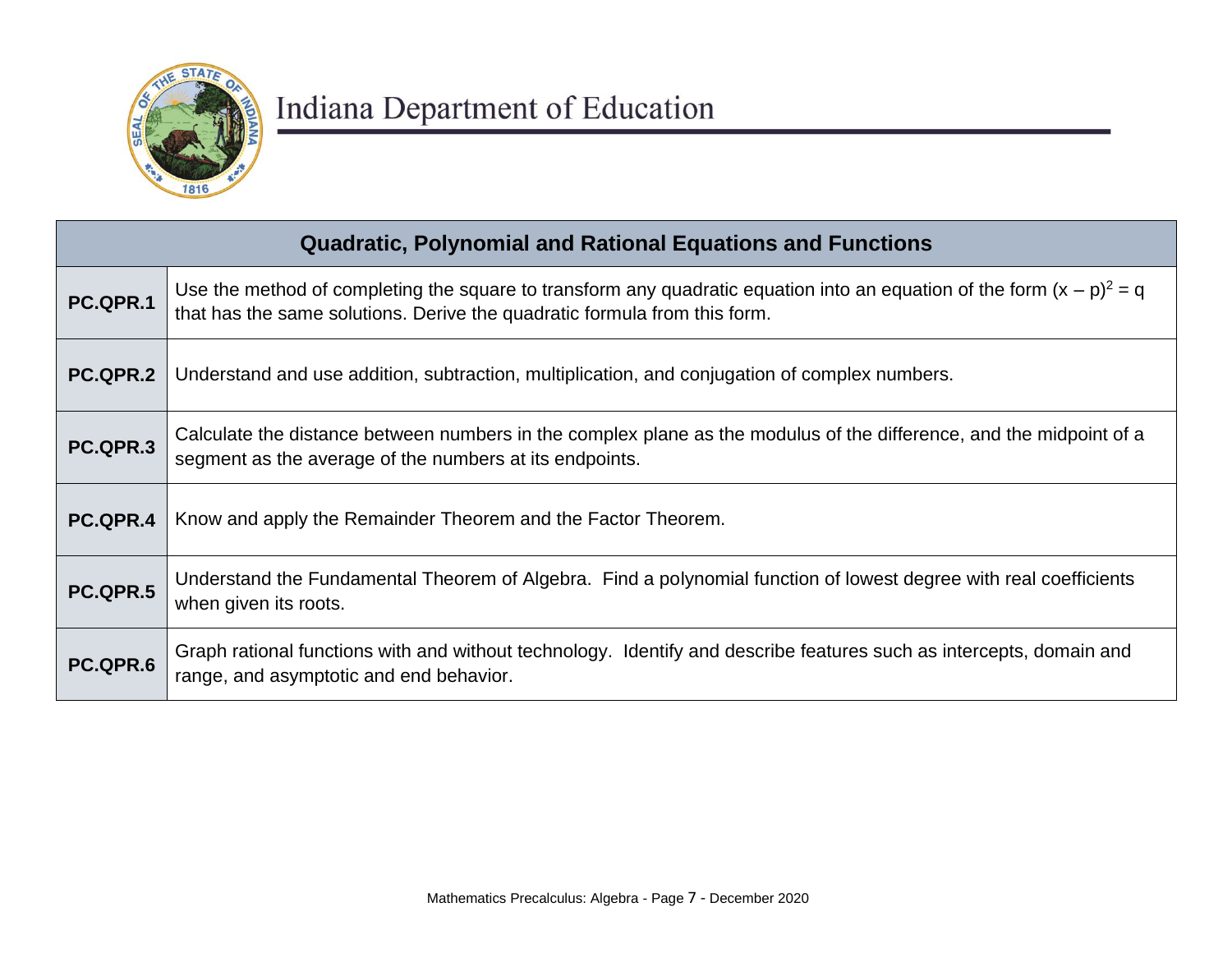

| <b>Exponential and Logarithmic Functions</b> |                                                                                                                                                                                                                                                                                                  |
|----------------------------------------------|--------------------------------------------------------------------------------------------------------------------------------------------------------------------------------------------------------------------------------------------------------------------------------------------------|
| <b>PC.EL.1</b>                               | Use the definition of logarithms to convert logarithms from one base to another and prove simple laws of logarithms.                                                                                                                                                                             |
| <b>PC.EL.2</b>                               | Use the laws of logarithms to simplify logarithmic expressions, approximate the value of a logarithmic expression, and<br>solve logarithmic equations.                                                                                                                                           |
| <b>PC.EL.3</b>                               | Graph and solve real-world and other mathematical problems that can be modeled using exponential and logarithmic<br>functions; interpret the solution and determine whether it is reasonable. Identify and describe features such as<br>intercepts, domain, range, asymptotes, and end behavior. |
| PC.EL.4                                      | Use technology to find a quadratic, exponential, logarithmic, or power function that models a relationship for a bivariate<br>data set to make predictions.                                                                                                                                      |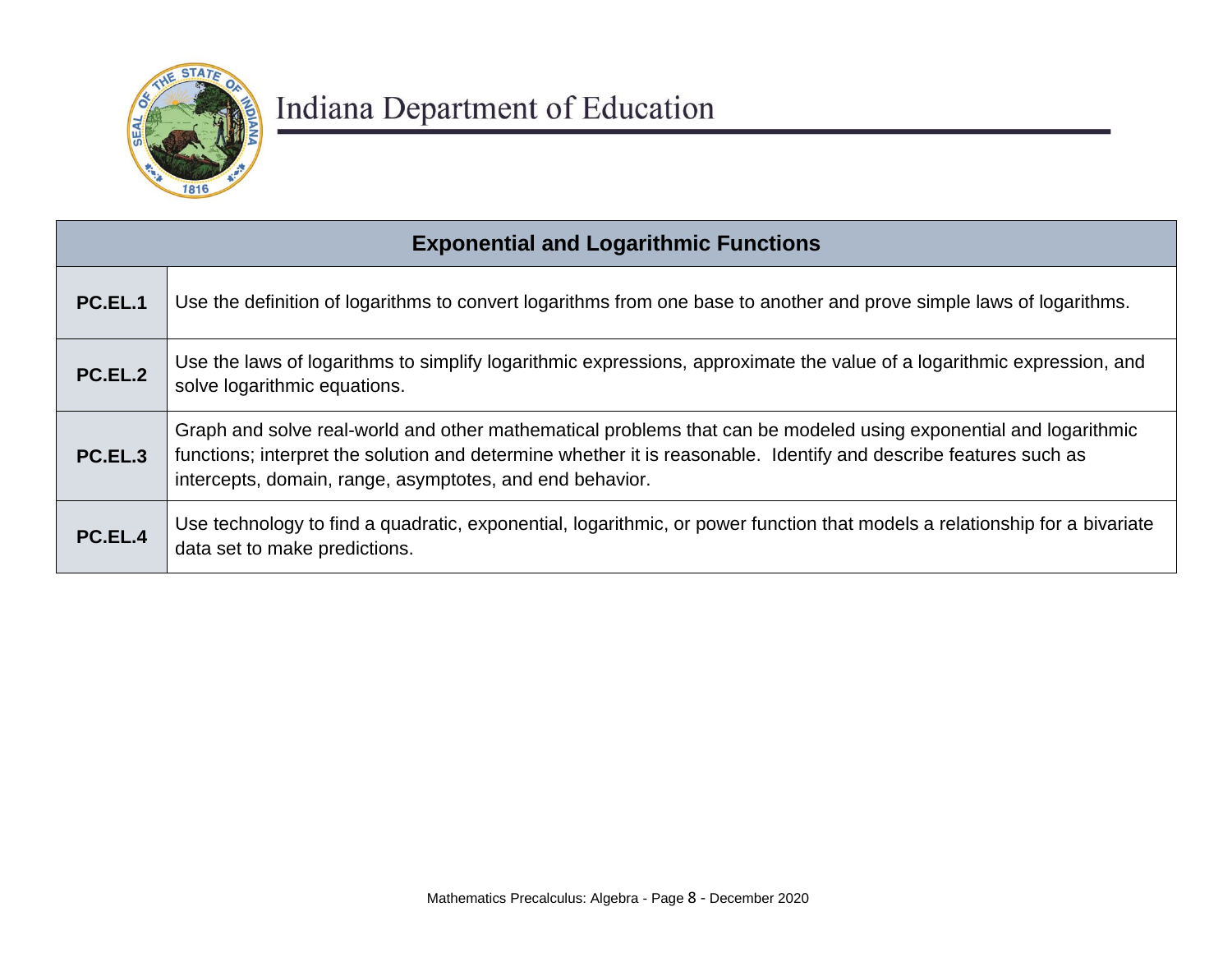

| <b>Sequences and Series</b> |                                                                                                                                                                    |
|-----------------------------|--------------------------------------------------------------------------------------------------------------------------------------------------------------------|
| <b>PC.SS.1</b>              | Recognize that sequences are functions, sometimes defined recursively, whose domain is a subset of the integers.                                                   |
| <b>PC.SS.2</b>              | Write arithmetic and geometric sequences both recursively and with an explicit formula; use them to model situations<br>and translate between the two forms.       |
| <b>PC.SS.3</b>              | Find partial sums of arithmetic and geometric series and represent them using sigma notation.                                                                      |
| <b>PC.SS.4</b>              | Model and solve real-world problems involving applications of sequences and series, interpret the solutions and<br>determine whether the solutions are reasonable. |